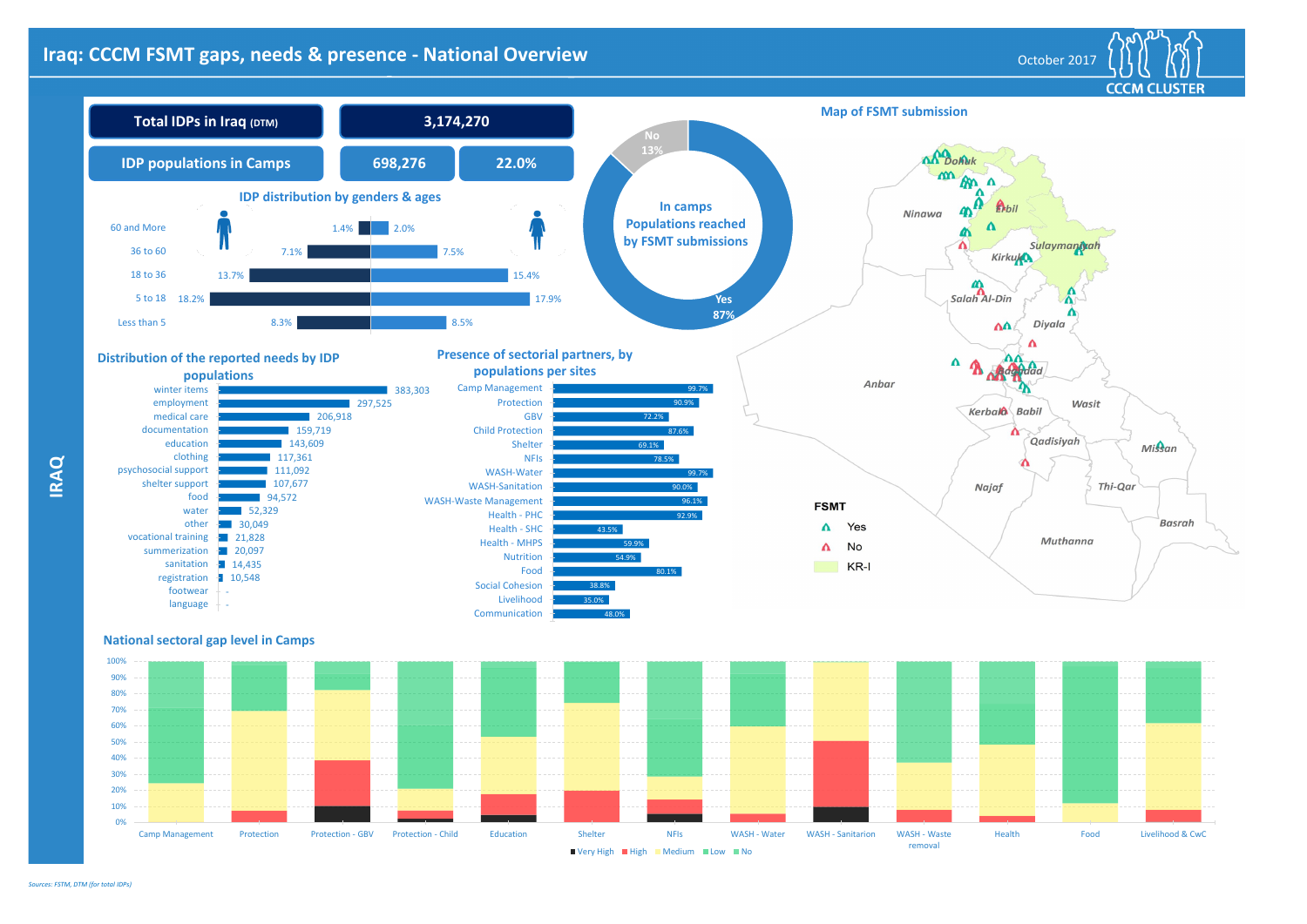**Kurdistan**

#### CCCM CLUSTER **Protection services** 0% 20% 40% 60% 80% 100% Child protection case management GBV case management Legal support Maternal healthcare Early child medical care Female doctors in nearby medical facilities Other specialized services for women (OBGYN) Services for persons with disabilities Psychosocial support and/or mental health…

# **Iraq: CCCM FSMT gaps, needs & presence - Kurdistan Overview Manual Active Contract Contract of Cotober 2017**







Registration facilities for IDPs Community center for women Child friendly spaces Recreational activities







*Sources: FSTM, DTM (for total IDPs)*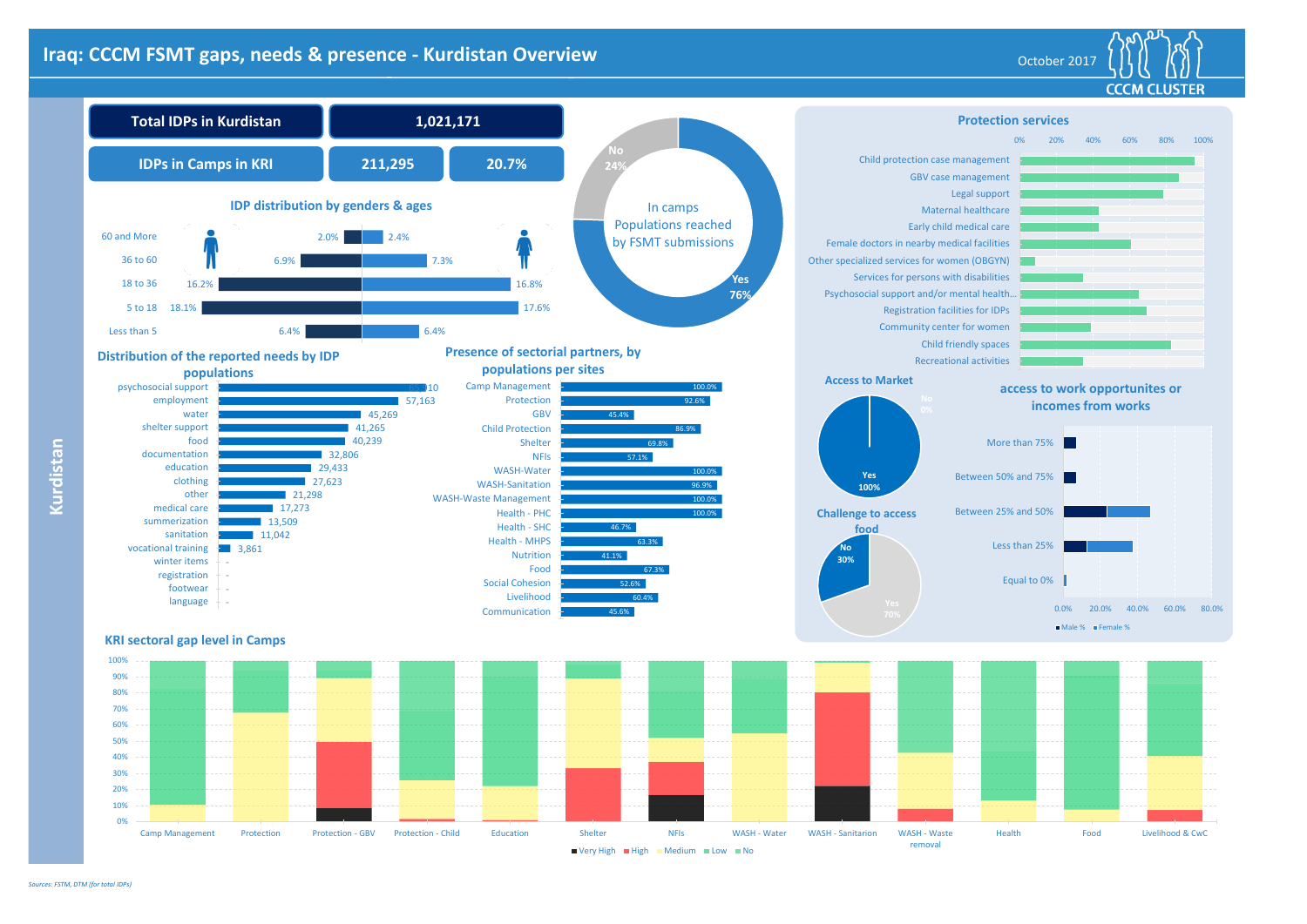## **Iraq: CCCM FSMT gaps, needs & presence - Center & South Overview Decree Acts and Sociober 2017** October 2017





#### **Center & South sectoral gap level in Camps**



#### **Protection services**

LISTER